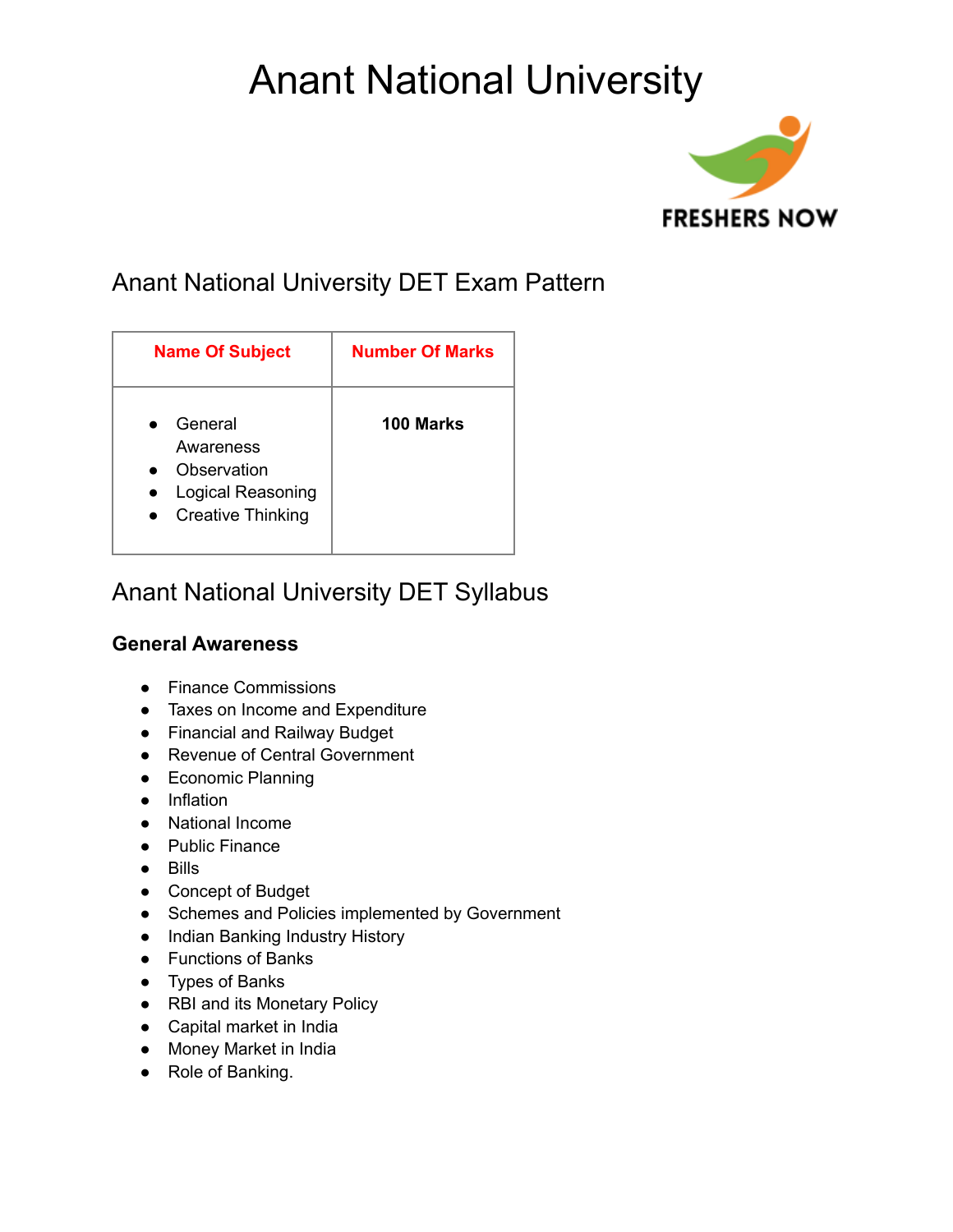## Anant National University



#### **Logical Reasoning**

- Analogy
- Series Completion
- Verification of truth of the Statement
- Situation Reaction Test
- Direction Sense Test
- Classification
- Data Sufficiency
- Alpha-Numeric Sequence Puzzle
- Puzzle Test
- Blood Relations
- Coding-Decoding
- Assertion and Reasoning
- Arithmetical Reasoning
- Operations of Mathematics
- Venn Diagrams
- Word Sequence
- Missing Characters
- Sequential Output training
- Directions
- Test on Alphabets
- Eligibility Test
- Dot Situation
- Identical figure groupings
- Forming figures and analysis
- Construction of Squares and Triangles
- Series
- Analytical Reasoning
- Paper Folding
- Paper Cutting
- Cubes and Dice
- Water Images
- Mirror Images
- Figure Matrix
- Completion Incomplete Pattern
- Spotting embedded figures
- Classification
- Rules Detection